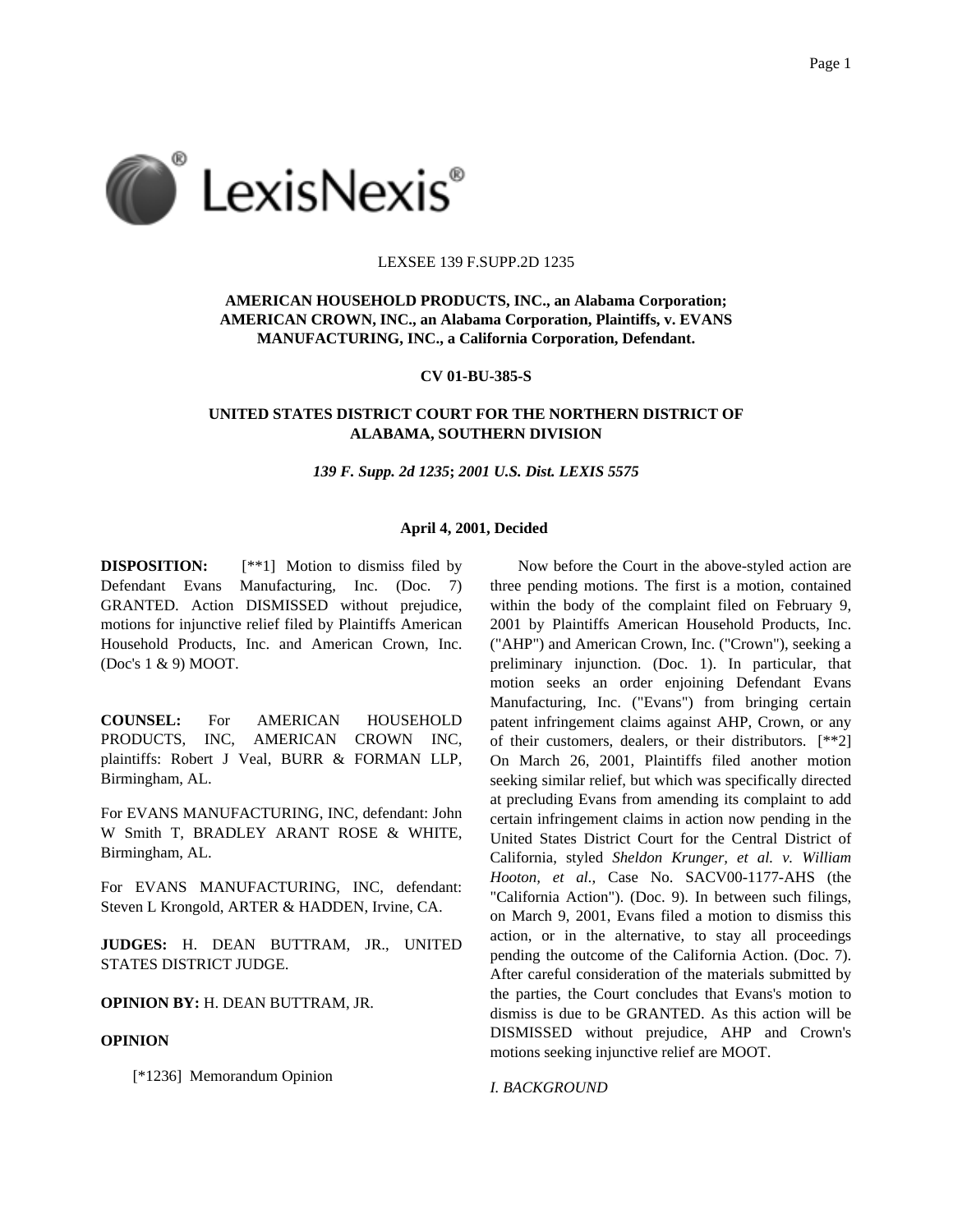Evans, a California corporation with its principal place of business in Garden Grove, California, is the exclusive licensee of *United States Patent No. 6,058,550 ("the '550 patent")*, which covers an invention known as the "Video Display Screen Cleaner," a hand-held tool used to remove dust and static charge from video [\*\*3] display [\*1237] screens. This patent was issued May 9, 2000 pursuant to an application filed March 15, 1999. On November 29, 2000, Evans and the inventors listed in the *'550 patent* (the "California Action Plaintiffs") filed the California Action, alleging that various defendants (the "California Action Defendants"), including AHP and Crown, both Alabama corporations, had manufactured, marketed, and sold products that infringed upon the *'550 patent*. 1 Specifically, the California Action Plaintiffs alleged that Crown sold an allegedly infringing product called the "Standard Computer Whisker," California Action Complaint, Defendant's Ex. 1, at PP 19-22, while AHP sold an allegedly infringing product called the "Screen Clean," *id.* at PP 27-29.

> 1 The California Action Plaintiffs also allege in their complaint that the California Action Defendants engaged in unfair or fraudulent business practices, in violation of both the Lanham Act, *15 U.S.C. § 1125(a)*, and § 17200 of the California Business and Professions Code.

[\*\*4] On January 11, 2001, Crown and AHP filed an answer to the complaint in the California Action. In that pleading, Crown and AHP dispute the existence of personal jurisdiction and assert that venue was improperly laid, and, on the merits, they also deny the validity of, and their infringement of, the *'550 patent*. Simultaneous with the filing of their answer, Crown and AHP filed a motion for severance and transfer of the claims against them to the United States District Court for either the Northern or Southern District of Alabama. Said motion for severance and transfer is currently set for a hearing in the California court on April 23, 2001.

On February 6, 2001, the United States Patent Office issued another patent relating to the Video Display Screen Cleaner, *United States Patent No. 6,182,320 ("the '320 patent")*. This second patent was issued pursuant to a continuation application which was filed on February 1, 2000, while the application that resulted in the *'550 patent* was still pending. 2 Evans asserts that the *'320 patent* "contain[s] new and expanded claims . . . but [is] premised on the same subject matter of the *'550 patent*,"

and that the "purpose of the continuation application [\*\*5] was to obtain additional claims on the same invention to prevent competitors from 'designing around' the *'550 patent*." Brief in Support of Defendant's Motion to Dismiss or, in the Alternative, to Stay All Proceedings ("Evans's Brief") at 4, citing Krongold Decl., P 5.

> 2 A "continuation" application is one that is filed during the pendency of an application previously filed by the same inventor, called the original or "parent" application, and which discloses and claims only subject matter disclosed and claimed in the original or parent application. See Manual of Patent Examining Procedure § 201.07; *Transco Prods., Inc. v. Performance Contracting, Inc., 38 F.3d 551, 555-56 (Fed. Cir. 1994)*; *35 U.S.C. § 120*.

About one month prior to the issuance of the *'320 patent*, counsel for California Action Plaintiffs indicated to opposing counsel that he intended to amend the complaint in that action to include claims derived from the continuation application and the issuance of the [\*\*6] *'320 patent* therefrom. Likewise, in a joint report dated February 6, 2001 that was filed in the California Action, counsel for the California Action Plaintiffs stated their position that products sold by the defendants in that action infringed not only upon the *'550 patent*, but the *'320 patent* as well. See Krongold Decl., P 6-7 and Ex. 3 thereto. Finally, in a letter dated March 1, 2001, counsel for the California Action Plaintiffs notified opposing counsel that he intended to file an amended complaint in [\*1238] the California Action to include claims based on both the *'550* and *'320 patents*, enclosing a copy of a proposed amended complaint. See Evans's Ex. 6. He further indicated, however, that he and his clients were "still analyzing whether additional defendants should be added . . . [and that] a final determination will be made within the next two weeks. *Id.* Nonetheless, according to the materials now before this Court, it appears that the California Action Plaintiffs have not, at least as of March 23, 2001, amended their complaint in that action to include claims alleging infringement of the *'320 patent*, nor have they filed for leave to do so. See AHP & Crown's Ex. 14 (Docket Sheet [\*\*7] from Pacer Report in the California Action).

On February 9, 2001, three days after the *'320 patent* was officially issued, AHP and Crown filed the instant action against Evans in this Court (the "instant action" or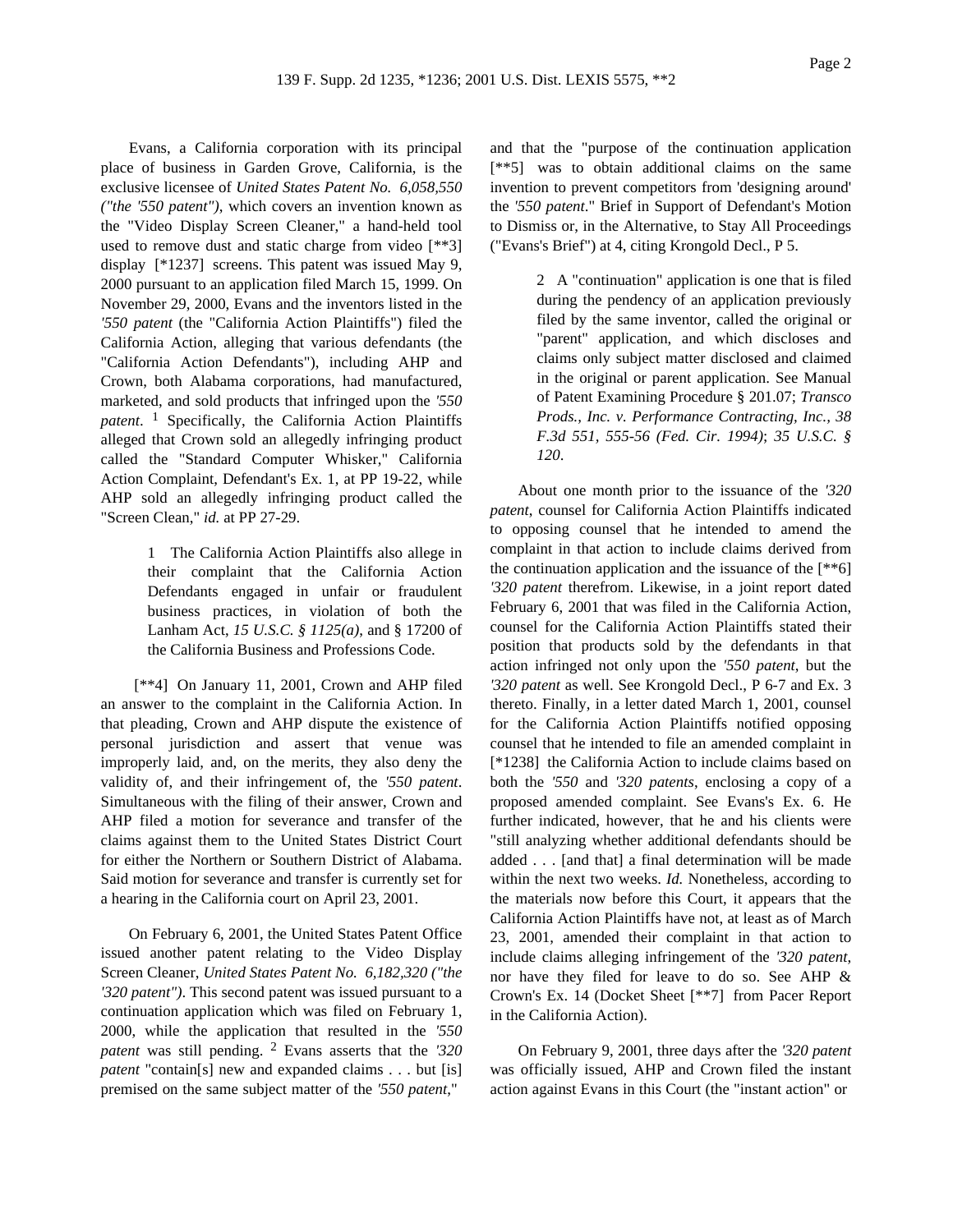the "Alabama Action"). AHP and Crown acknowledge that since the issuance of the *'320 patent*, they have made and/or offered for sale from within Alabama certain video display screen cleaners called "Screen Sweeps" and "Screen Whiskers," shipping such products from their production facilities within Alabama. Alabama Action Complaint at P 6. Alleging that Evans has threatened to sue them for the infringement of the *'320 patent*, *id.* at PP 8-9, AHP and Crown seek a declaratory judgment that the *'320 patent* is invalid, that AHP and Crown have not infringed upon it, and that Evans is estopped to claim a construction of the *'320 patent* that would cover any product manufactured or sold by AHP and Crown. *Id.* at PP 10-12. AHP and Crown further assert that Evans has "so misused the patent in suit and has so used it in violation of the antitrust laws as to render it unenforceable." *Id.* at P 13.

AHP and Crown have moved this Court to issue an order enjoining Evans from amending [\*\*8] its complaint in the California Action to include claims against AHP and Crown or any of their customers based on the alleged infringement of the *'320 patent*. Conversely, Evans has moved the Court to dismiss or stay the instant action pending the outcome of the California Action. The Court now turns to address the arguments underlying these motions.

### *II. CONTENTIONS & ANALYSIS*

The issues before the Court are: (1) whether AHP and Crown's declaratory judgment action in this Court should be dismissed or stayed pending a resolution of the California Action and, if not, (2) whether Evans should be enjoined from prosecuting claims for infringement based on the *'320 patent*, in the California forum or elsewhere. As a threshold matter, the Court recognizes that subject matter jurisdiction over AHP and Crown's claims for a declaratory judgment as to the validity and non-infringement of the *'320 patent* is founded upon *28 U.S.C. § 1338(a)*. 3 See, *e.g., C.R. Bard, Inc. v. Schwartz, 716 F.2d 874, 880 (Fed. Cir. 1983)*; *Geni-Chlor Intern., Inc. v. Multisonics Development Corp., 580 F.2d 981, 984 (9th Cir. 1978)*. Therefore, exclusive appellate [\*\*9] jurisdiction from a final decision in this case rests with the United States Court of Appeals for the Federal Circuit. See *28 U.S.C. § 1295(a)(1)*; *Christianson v. Colt Industries Operating Corp., 486 U.S. 800, 807, 100 L. Ed. 2d 811, 108 S. Ct. 2166 (1988)*; *United Technologies Corp. v. Heico, 60 F. Supp. 2d 1306, 1307 n.2 (S.D. Fla.*

*1999)*. This raises a question as to what law and precedents are controlling with respect to the issues presented by the parties' motions.

> 3 *28 U.S.C. § 1338(a)* provides in pertinent part that the "district courts shall have original jurisdiction of any civil action arising under any Act of Congress relating to patents . . . ."

[\*1239] This Court is, of course, ordinarily bound by the decisions of the United States Court of Appeals for the Eleventh Circuit, to which an appeal from this Court lies in the vast majority of cases. However, because an appeal in the instant case would lie only in the Court of Appeals [\*\*10] for the Federal Circuit, this Court applies the law that would be applied by that court. See, *e.g., Maxwell Chase Technologies, L.L.C. v. KMB Produce, Inc., 79 F. Supp. 2d 1364, 1367 (N.D. Ga. 1999)*; *Heico, 60 F. Supp. 2d at 1307 n.2*. With regard to many issues, this creates no conflict at all, as the Federal Circuit generally applies the law of the regional circuit court to which a district court appeal normally lies. *Flex-Foot, Inc. v. CRP, Inc., 238 F.3d 1362, 1365 (Fed. Cir. 2001)*. But if "the issue pertains to or is unique to patent law," the Federal Circuit will apply its own law to both substantive and procedural issues "intimately involved in the substance of enforcement of the patent right." *Amana Refrigeration, Inc. v. Quadlux, Inc., 172 F.3d 852, 855-56 (Fed. Cir. 1999)*. The pending motions now before the Court implicate such unique, patent-related issues, as the Federal Circuit has indicated that it applies its own law when determining the proper relationship between a pending infringement action and another suit seeking a declaration of rights relating to the validity or non-infringement of a patent. See [\*\*11] *Serco Services Co. v. Kelley Co., 51 F.3d 1037, 1038 (Fed. Cir. 1995)*; *Genentech, Inc. v. Eli Lilly & Co., 998 F.2d 931, 937 (Fed. Cir. 1993)*, abrogated on other grounds, *Wilton v. Seven Falls Co., 515 U.S. 277, 288-89, 132 L. Ed. 2d 214, 115 S. Ct. 2137 (1995)*.

When there is an actual controversy for purposes of Article III and a declaratory judgment would settle the legal relations in dispute and afford relief from uncertainty or insecurity, in the usual circumstance a declaratory action is not subject to dismissal. *Genentech, 998 F.2d at 937*. However, even if a case presents an actual controversy sufficient to confer jurisdiction, <sup>4</sup> there is no absolute right to a declaratory judgment, as *28 U.S.C.* § 2201(*a*)<sup> $5$ </sup> of the Declaratory Judgments Act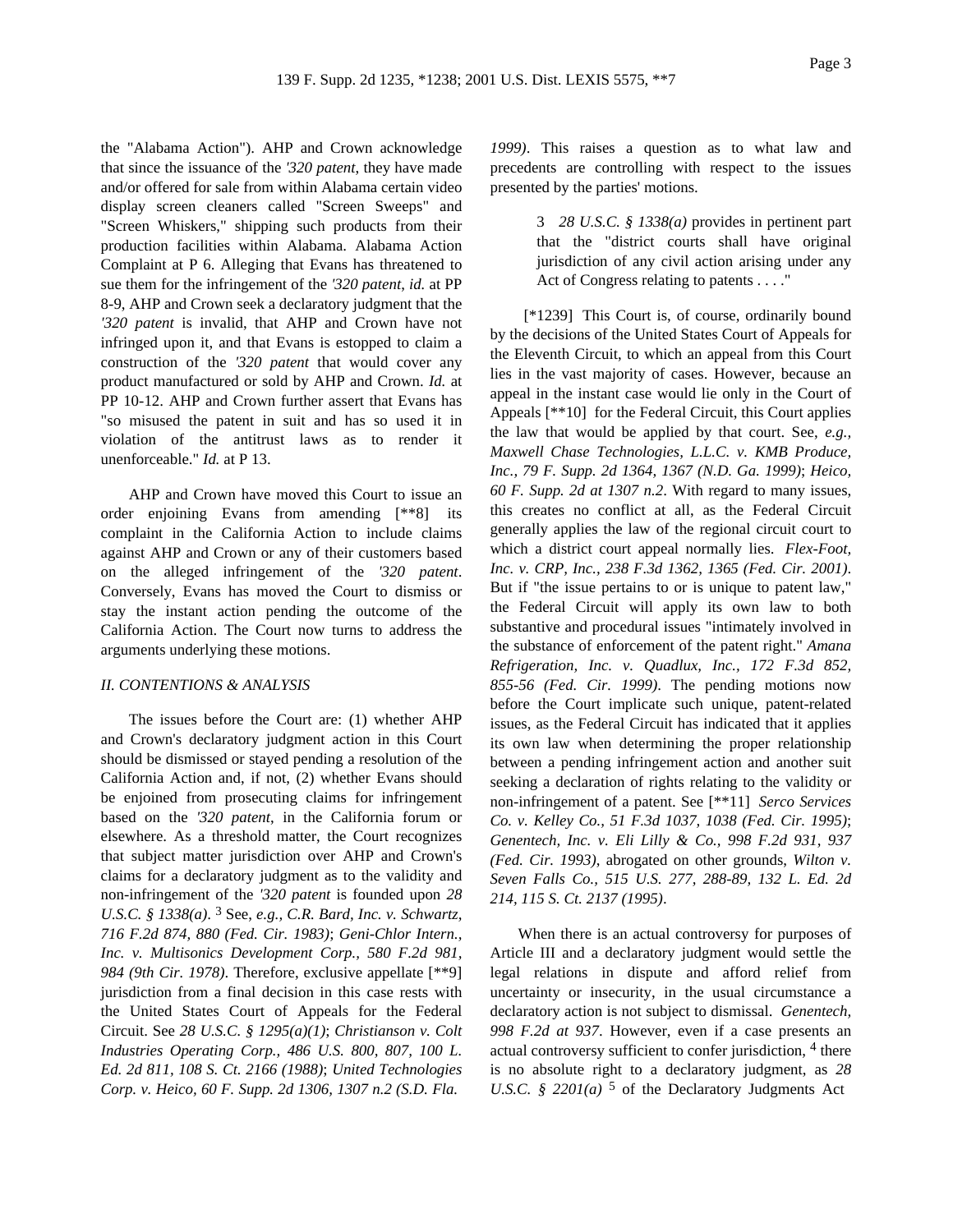Page 4

specifically entrusts courts with the discretion to hear or not hear declaratory suits depending on the circumstances. *Serco, 51 F.3d at 1039* (citing *Minnesota Mining & Mfg. Co. v. Norton Co., 929 F.2d 670, 672 (Fed. Cir. 1991)*. See also *Wilton, 515 U.S. at 286-88*. Whether to hear a declaratory judgment [\*\*12] action is a matter committed to the sound discretion of the district court. See *Wilton, 515 U.S. at 288-90, 132 L. Ed. 2d 214, 115 S. Ct. 2137*; *Fina Research, S.A. v. Baroid Ltd., 141 F.3d 1479, 1481 (Fed. Cir. 1998)*; *Old Republic Union Ins. Co. v. Tillis Trucking Co., 124 F.3d 1258, 1260 (11th Cir. 1997)*.

> 4 It is clear that an actual controversy exists in the instant declaratory judgment action, as there is no dispute that Evans has charged AHP and Crown with infringement of the *'320 patent*. See, *e.g., Genentech, 998 F.2d at 936-37*.

> 5 *28 U.S.C. § 2201(a)* provides in pertinent part as follows:

> > In a case of actual controversy within its jurisdiction, . . . any court of the United States, upon the filing of an appropriate pleading, may declare the rights and other legal relations of any interested party seeking such declaration, whether or not further relief is or could be sought. Any such declaration shall have the force and effect of a final judgment or decree and shall be reviewable as such.

# [\*\*13]

It is well established that where a patentee files an infringement action against a manufacturer in one forum, and that manufacturer has filed a separate suit against the patentee in another forum seeking a declaratory judgment that the same patent is invalid and/or has not been [\*1240] infringed, the general rule is that the first filed action is given preference. See *Genentech, 998 F.2d at 937-38*; *Kahn v. General Motors Corp., 889 F.2d 1078, 1081 (Fed. Cir. 1989)*. This is true regardless of whether the first-filed action is a declaratory judgment action. *Genentech, 998 F.2d at 937-38*. Thus, the Supreme Court explained in *Kerotest Mfg. Co. v. C-O-Two Fire Equip. Co., 342 U.S. 180, 185, 96 L. Ed. 200, 72 S. Ct. 219*

*(1952)*, that if a manufacturer files a declaratory judgment suit first, subsequent infringement actions by the patentee against the manufacturer can within the trial court's discretion be enjoined pending determination of the declaratory judgment suit. Conversely, a district court may, in order to avoid duplicative litigation, decline to exercise jurisdiction over a declaratory judgment action where an infringement  $[**14]$  action involving the same parties and patents has already been filed in another federal district court. See *Pacesetter Systems, Inc. v. Medtronic, Inc., 678 F.2d 93, 94-96 (9th Cir. 1982)* (cited with approval in *Hologic, Inc. v. Lunar Corp., 64 F.3d 678* (table), 1995 WL 501958, \*\*2 (Fed. Cir. 1995)). See also *Colorado River Water Conservation Dist. v. United States, 424 U.S. 800, 817, 47 L. Ed. 2d 483, 96 S. Ct. 1236 (1976)* ("As between federal district courts, . . . though no precise rule has evolved, the general principle is to avoid duplicative litigation." (citing *Kerotest*)).

However, "wise judicial administration, giving regard to conservation of judicial resources and comprehensive disposition of litigation does not counsel rigid mechanical solutions . . . ." *Kerotest, 342 U.S. at 184*. While a court may not simply defer to a later filed action raising the same issues and subject matter, broader equitable considerations may moderate against application of the first filing rule in a given case. See *Genentech, 998 F.2d at 938*. The Federal Circuit has explained as follows:

> The trial [\*\*15] court's discretion tempers the preference for the first-filed suit, when such preference should yield to the forum in which all interests are best served. There must, however, be sound reason that would make it unjust or inefficient to continue the first-filed action. Such reason may be the convenience and availability of witnesses, or absence of jurisdiction over all necessary or desirable parties, or the possibility of consolidation with related litigation, or considerations relating to the real party in interest.

# *Id.* (citations omitted).

Here, both sides acknowledge the first filing rule. Indeed, they both stress that this case requires a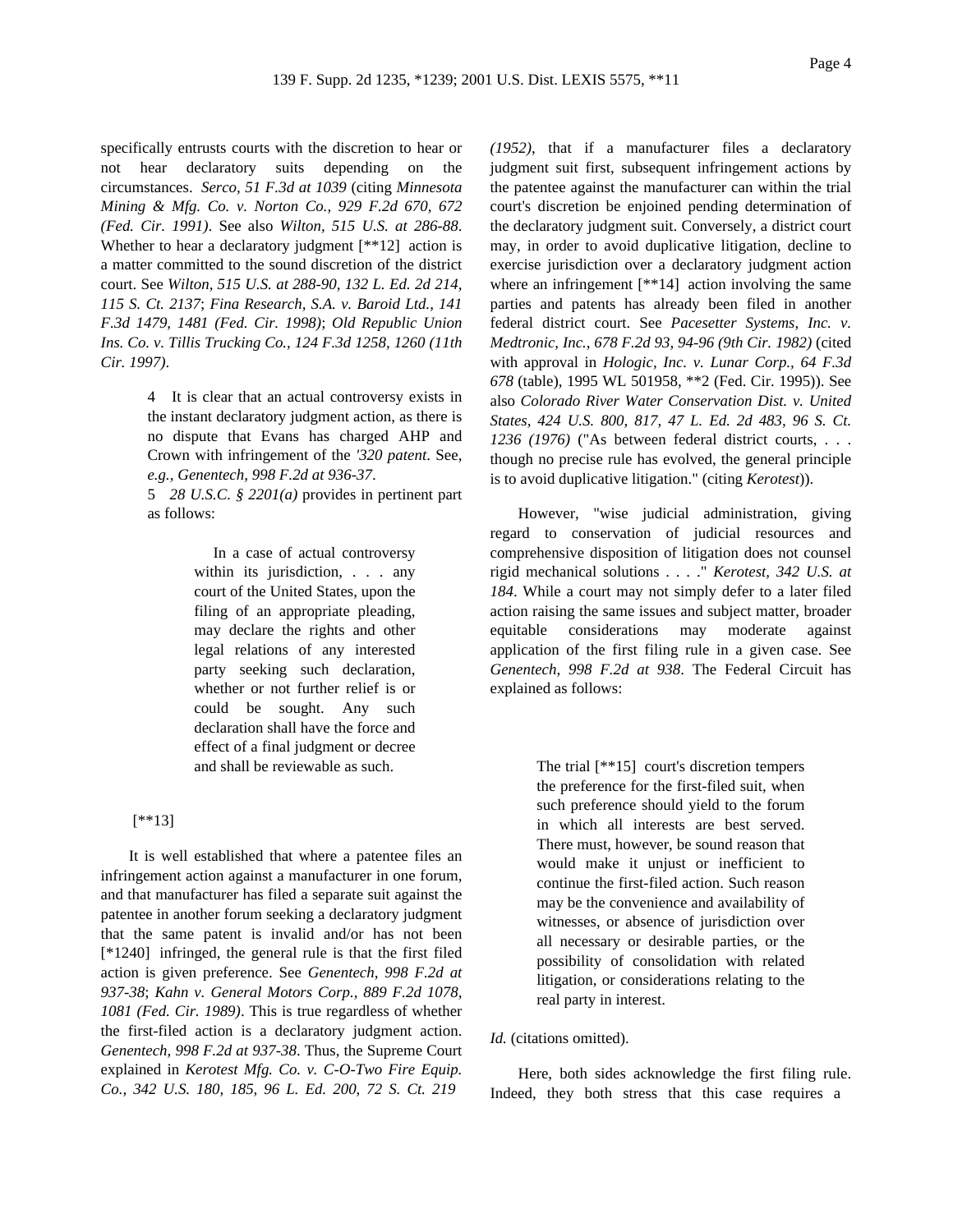straightforward application of the rule, although they disagree entirely as to which side is entitled to the preference generally afforded the first-filed action. Evans characterizes AHP and Crown's filing of the instant declaratory judgment action as a "textbook violation of the . . . rule against duplicative litigation" since Evans had filed a prior claim for patent infringement in the California Action. Evans's Brief at 1. Therefore, Evans asserts that based on *Kerotest* and *Pacesetter*, this case should be dismissed or stayed [\*\*16] pending the outcome of that first-filed action. AHP and Crown, on the other hand, concede that while the California Action is indeed the first filed with respect to the validity and enforceability of the *'550 patent*, they claim, also citing *Kerotest* and *Pacesetter*, that the first filing rule compels this Court to enjoin Evans from amending its complaint in that action because the instant action is the first-filed action with respect to the validity and enforceability of the *'320 patent*. However, this case cannot be as easily pigeonholed as either side would have it.

Evans's line of argument greatly oversimplifies the issues. In a true "textbook" [\*1241] case for the first filing rule, the same parties would be involved in the competing infringement and declaratory judgment actions and the questions raised would be "identical," or virtually so, with "the central questions in each [action] [being] the validity and enforceability of [the same] specific patents," as was true in *Pacesetter* itself. See *678 F.2d at 95*. By contrast, the face of the pleadings in the competing actions here reveal that, while the same parties are present, the validity and enforceability [\*\*17] of at least nominally different patents are at issue: the *'550 patent* in California and the *'320 patent* here. AHP and Crown have further asserted that only certain of its discontinued products might potentially be found to infringe upon the *'550 patent*, while only "later-generation" products not specified in the California Action complaint would be at issue in the instant action. While the California Action Plaintiffs have repeatedly suggested that they will, at some time in the near future, amend their complaint to include infringement claims based on the *'320 patent*, the fact that such claims are not yet included in the California Action demonstrates that a straightforward application of the first-to-file rule is not as neat a fit as it was in *Pacesetter* or the other cases cited by Evans.

On the other hand, in urging that Evans should be enjoined from amending its complaint in the California Action to include infringement claims based on the *'320*

*patent*, AHP and Crown unduly downplay the close relationship between the *'550 patent* and the *'320 patent* and how such affects claims regarding their validity and enforceability. AHP and Crown also overlook the role that efficiency and [\*\*18] equity play in deciding whether to entertain the instant declaratory judgment action. Not surprisingly, AHP and Crown would have the Court construe the two patents as entirely distinct creatures, "each having a different set of claims, each having a different file history . . . , [with] the claims of each patent . . . subject to independent construction in view of the varied file history." Plaintiff's Brief in Response to Defendant's Motion to Dismiss or Stay ("Plaintiff's Brief") at 3. However, the *'320 patent* was issued pursuant to a continuation application to the parent upon which the *'550 patent* was issued. Thus, the application upon which the *'320 patent* was considered by the Patent Office to be for the same invention claimed in the parent application resulting in the *'550 patent* and to be based on the same disclosure, *i.e.*, the continuation was deemed not to include anything which would constitute new matter if inserted in the parent application. See MPEP § 201.07; *Transco Prods., Inc. v. Performance Contracting, Inc., 38 F.3d 551, 555-57 (Fed. Cir. 1994)*. There may some variation between parent and continuation applications in the scope of the subject [\*\*19] matter claimed, *Transco Prods., 38 F.3d at 555*, and there is no question that the claims of the *'320* and *'550 patents* are not identical. Nonetheless, it cannot be plausibly argued that the two patents are not extremely alike. 6 Accordingly, if this action were to go forward, this Court and the California court would both have to address similar intricacies of relevant technology and prior art. See *E.I. du Pont de Nemours & Co. v. Diamond Shamrock Corp., 522 F. Supp. 588, 591 (D. Del. 1981)*.

> 6 In fact, AHP and Crown have adopted the position, for purposes of discovery in the California Action, that the definition of "patent-in-suit" in that action includes both the *'550* and *'320 patents*. AHP and Crown emphasize that they did so only as a precautionary measure to protect their rights in the California Action. That may be so. But it still undercuts their claim that the relationship between the two patents is such that it would allow for the simultaneous prosecution of independent actions without giving rise to duplicative litigation of issues.

[\*\*20] [\*1242] In that same vein, the Court also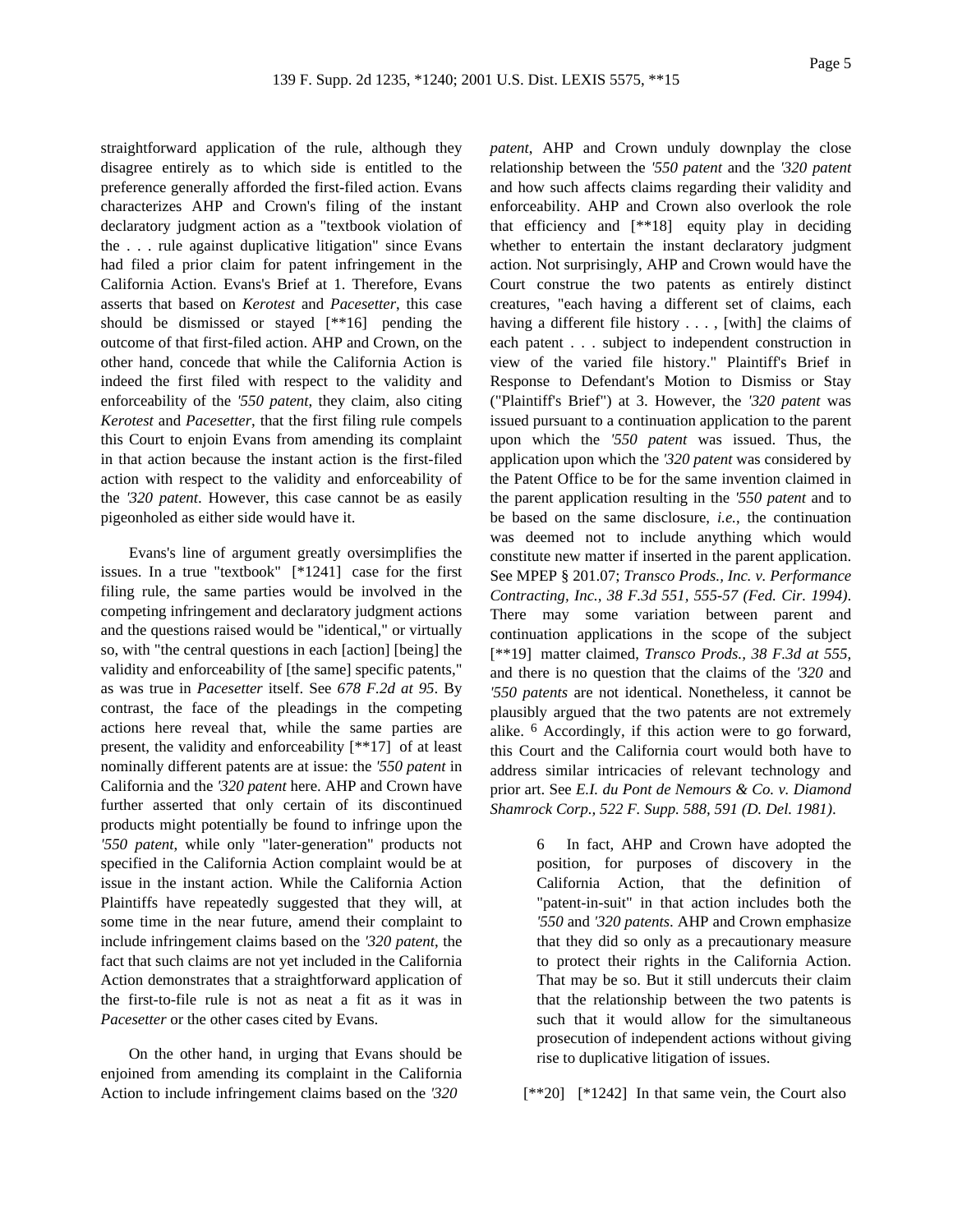finds it significant that one of AHP and Crown's central claims in the instant action is that Evans is estopped to claim a construction of the *'320 patent* to cover or include any device or product manufactured, used, or sold by AHP and Crown, based on "the proceedings in the United States Patent and Trademark Office during the prosecution of the application *and its parent application* . . . ." Alabama Action Complaint at P 11 (emphasis added). Thus, it is apparent that AHP and Crown assert a claim of prosecution history estoppel  $<sup>7</sup>$  against Evans,</sup> which implicates an examination not only of the prosecution history of the *'320 patent* application, but also its parent application, upon which the *'550 patent* was issued. See *Mark I Marketing Corp. v. Donnelley & Sons, 66 F.3d 285, 291 (Fed. Cir. 1995)*; *Jonsson v. Stanley Works, 903 F.2d 812, 818 (Fed. Cir. 1990)*. Indeed, counsel for AHP and Crown has affirmatively asserted to opposing counsel that his clients' estoppel claims regarding the validity of the *'320 patent* relate to the prosecution of the parent application for the *'550 patent*. See Plaintiff's Ex. 16 (Letter [\*\*21] dated February 23, 2001 from AHP and Crown's counsel to counsel for the California Action Plaintiffs) at 2 ("The case law is clear that the estoppel from a parent application carries over to the continuation application," citing *Mark I Marketing*). So even to the extent that claims relating to the two patents are otherwise legally separable, this Court would still have to make an intimate examination of the claims and prosecutions leading to the issuance of both patents to resolve a claim of estoppel.

> Prosecution history estoppel precludes a patentee from obtaining in an infringement suit patent protection for subject matter that it relinquished during prosecution in order to obtain allowance of the claims, serving as a check on the applicability of the doctrine of equivalents. *Mark I Marketing Corp. v. Donnelley & Sons Co., 66 F.3d 285, 291 (Fed. Cir. 1995)*.

The Court finds that efficiency considerations weigh heavily in favor of dismissing this action to allow the California court in [\*\*22] the first-filed action to resolve all disputes between the parties relating to the *'550* and *'320 patents*. Technically speaking, AHP and Crown may be correct that the instant action is the "first filed" with respect to the *'320 patent*, at least at the present time. 8 However, it would appear [\*1243] that, given the kinship between the *'550* and *'320 patents*, the claims AHP and Crown raise in this action appear to be easily

consolidated with the closely related litigation in California that includes the same parties.

> 8 Should the California Action Plaintiffs amend their complaint to include infringement claims based on the *'320 patent*, there is a possibility, however, that such claims would relate back to the date of the filing of the original complaint under *Fed. R. Civ. P. 15(c)(2)*, in which case such amended claims would likely have priority for purposes of the first filing rule. See, *e.g., Hooker Chemicals & Plastics Corp. v. Diamond Shamrock Corp., 87 F.R.D. 398 (W.D. N.Y. 1980)*; *Cosden Oil & Chemical Co. v. Foster Grant Co., 432 F. Supp. 956, 960 (D. Del. 1977)*, aff'd sub nom. mem. *Cosden Oil & Chemical Co. v. American Hoechs Corp., 577 F.2d 725* (table) (3rd Cir. 1978); *Telephonics v. Lindly & Co., 192 F. Supp. 407, 411 (E.D. N.Y. 1960)*, aff'd *291 F.2d 445 (2nd Cir. 1961)*; *Applied Vision, Inc. v. Optical Coating Laboratory, Inc., 1997 U.S. Dist. LEXIS 16306, 1997 WL 601425*, \*3-\*4 (N.D. Cal. 1997). It is by no means certain that such amendments would relate back.. See *Illinois Tool Works, Inc. v. Foster Grant Co., 395 F. Supp. 234, 250-51 (N.D. Ill. 1974)*, aff'd *547 F.2d 1300 (7th Cir. 1976)*; *Higgins, Inc. v. Kiekhaefer Corp., 246 F. Supp. 610 (D. Wis. 1965)*. But according to the evidence before this Court, no such amendment to the California Action complaint has been filed, so any pronouncement by this Court as to the effect such an amendment might have would be merely advisory. Indeed, should such an amendment be filed in the California Action, this Court believes it would be the responsibility of the district court in that action, rather than this Court, to interpret whether such related back to the date of the original complaint and whether such indicated that other federal actions should be enjoined. See, *e.g., Hooker; Cosden, supra.* But the possibility that the district court in the California Action might rule, given the chance, that amended claims alleging infringement of the *'320 patent* relate back to before the filing date of the instant action is an additional consideration weighing against entertaining the instant declaratory judgment action at this time.

[\*\*23] The Court also finds that additional